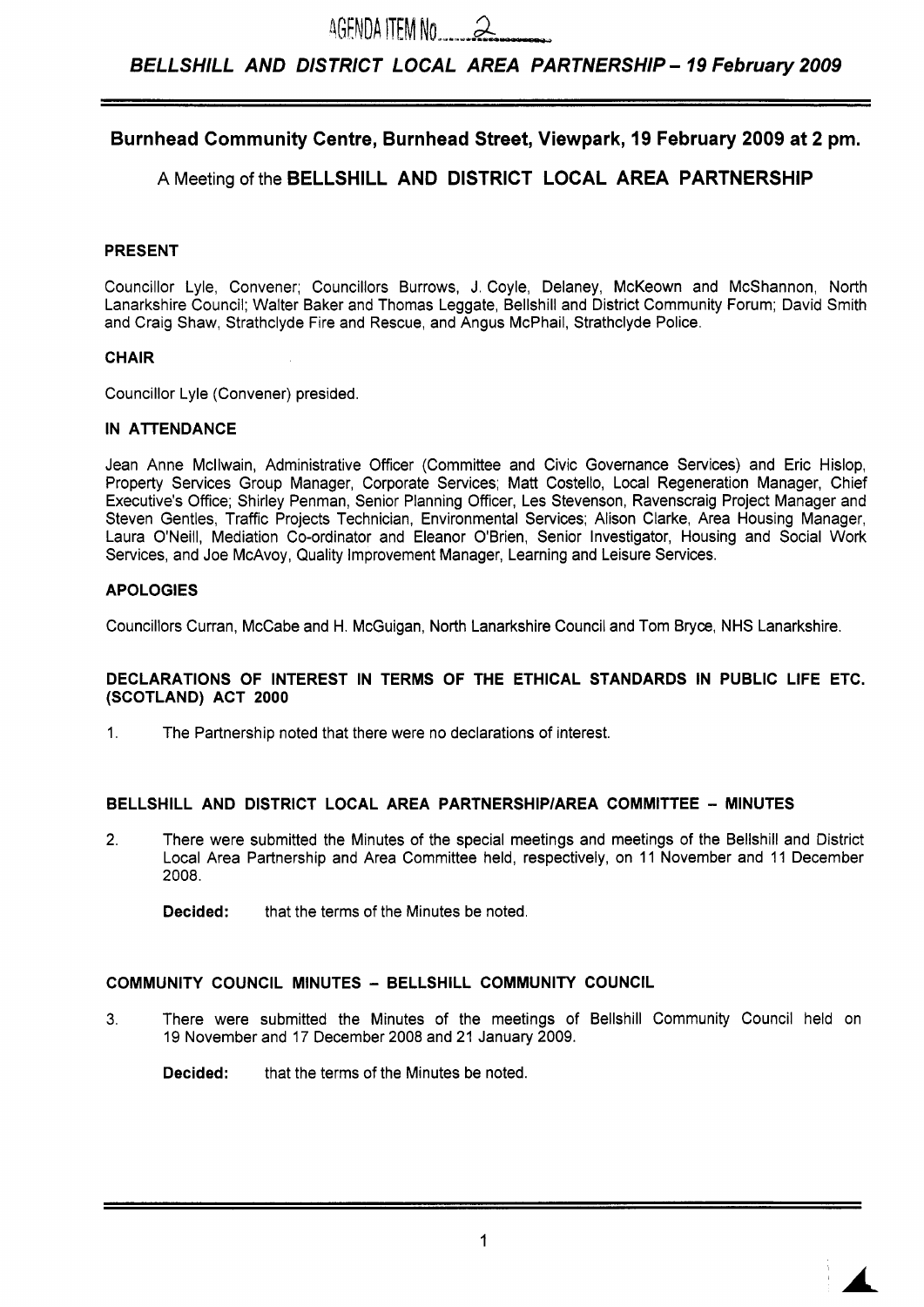# **BELLSHILL AND DISTRICT COMMUNITY FORUM** - **UPDATE**

- **4.** There was submitted a report from Bellshill and District Community Forum on (1) the activities of the Forum since the last meeting of the Partnership, and (2) issues for consideration, including the regeneration of Viewpark Glen.
	- **Decided:** that the contents of the report be noted.

## **JOINT COMMUNITY PLANNING EVENT** - **INTERIM REPORT**

- 5. There was submitted a report (docketed) dated 19 February 2009 by the Chief Executive (1) indicating that a joint Community Planning event had been held on 16 January 2009 to discuss the Single Outcome Agreement, Improving Communication and the Developing Partnership Agreements; (2) outlining the results of an evaluation of the event and key points raised during the group sessions; (3) setting out proposals for consideration, and **(4)** advising that a full report, detailing the key findings from the event, would be submitted to the next meeting of North Lanarkshire Partnership Board to be held in March 2009, with a further report being submitted to the Local Area Partnerships thereafter.
	- **Decided:** that it be recommended to the Area Committee
		- (1) that a full report on the joint Community Planning event be submitted to the next meeting of the Local Area Partnership in May 2009, and
		- (2) that the contents of the report be otherwise noted.

# **NHS LANARKSHIRE** - **NORTH COMMUNITY HEALTH PARTNERSHIP** - **BELLSHILL LOCALITY**

6. There was submitted a report (docketed) dated January 2009 by Tom Bryce, General Manager, NHS Lanarkshire (1) advising that the new Bellshill Community Health Clinic was now fully operational and arrangements for the official opening would be confirmed shortly; (2) indicating that the refurbishment of Viewpark Health Centre was also complete, and (3) outlining various initiatives that had taken place within the Bellshill locality.

**Decided:** that the position be noted.

# **JOINT COMMUNITY SAFETY REPORT**

**7.** There was submitted a joint report (docketed) dated 19 February 2009 by Housing and Social Work Services, Strathclyde Police and Strathclyde Fire and Rescue, together with statistical information for Strathclyde Fire and Rescue (tabled and docketed) (1) advising of initiatives and measures taken to minimise the levels of crime within the Bellshill and District area, and **(2)** providing statistical information in respect of the three partners.

Thereon, the Partnership heard Laura O'Neill, Mediation Co-ordinator, and Angus McPhail, Strathclyde Police in supplement to the report and in response to Members' questions. In addition, Laura O'Neill introduced Eleanor O'Brien, Senior Investigator, who would be the Anti Social Task Force's representative to the Local Area Partnership in the future and the Convener expressed his appreciation of the work undertaken by Ms. O'Neill during her time representing the Anti Social Task Force on the Local Area Partnership.

During consideration of this matter the problems being experienced by residents in the Bankhead Stores and Cairnlea Gardens and Glenmore Avenue areas of Bellshill were discussed and it was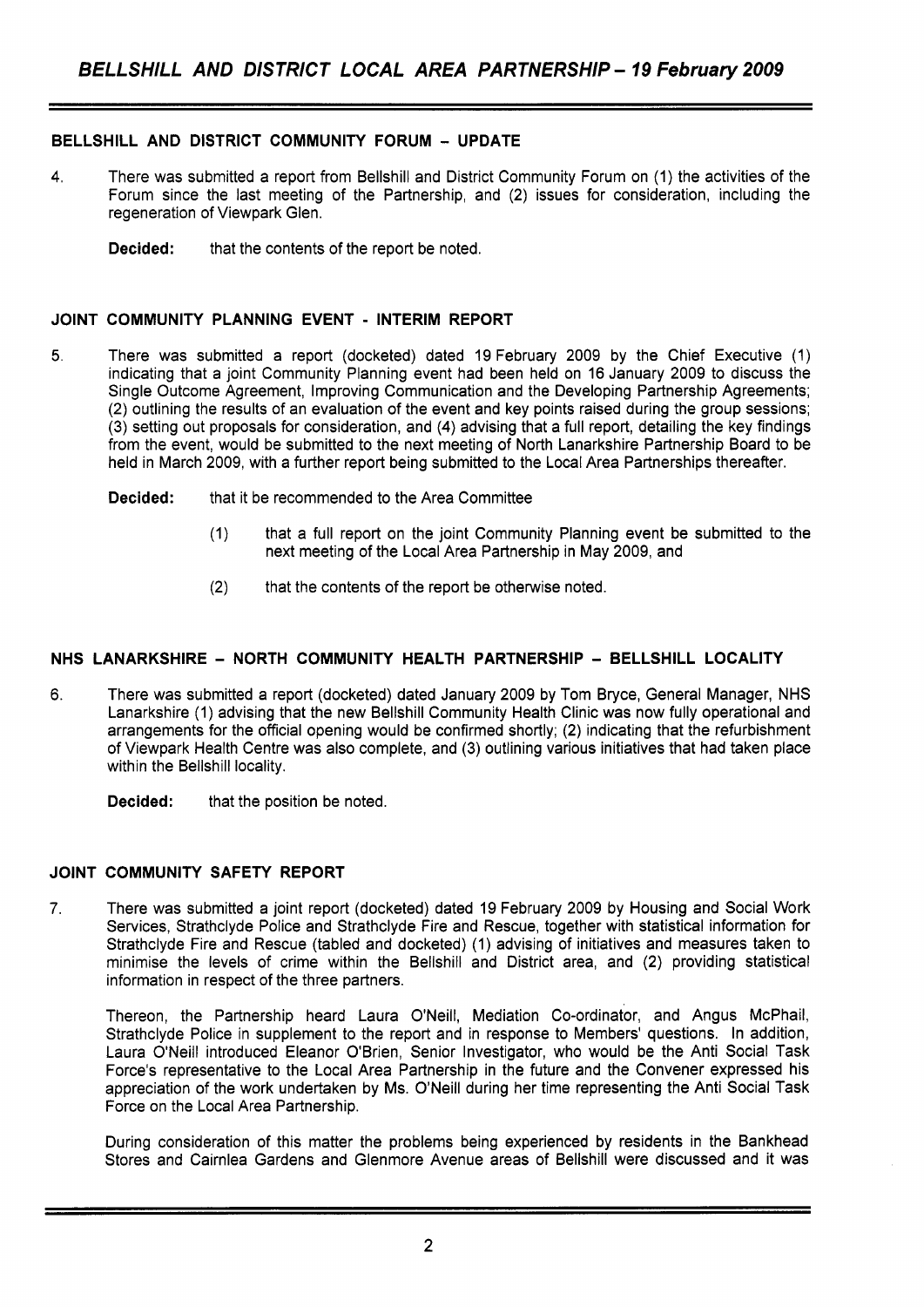agreed that the appropriate representatives of the Partnership would discuss the position with the residents present and arrange for action to be taken to improve the situation in these areas.

**Decided:** that the contents of the report be noted.

# **BELLSHILL FIRE STATION** - **INTRODUCTION OF DUAL CREWING**

8. There was submitted a report dated 7 July 2008 by the Chief Officer, Strathclyde Fire and Rescue, which had been submitted to the Fire Board regarding New Challenges 2008/2011 and in particular (1) proposing that the current policy of dual crewing for all High Impact - Low Activity appliances, such as Major Incident Units and Heavy Rescue Vehicles, which were currently crewed at all times and which were rarely mobilised due to the very specialist nature of the appliances, be extended to align with the specialist crewing models employed throughout fire and rescue services in Scotland, and (2) advising that the policy of dual crewing enabled the specialist vehicles to remain available at all times without the need to employ dedicated staff, which would not affect the frontline service delivery to the public although it would involve the redeployment of 60 posts, with minimal impact on staff.

David Smith, Area Manager North Lanarkshire Area, Strathclyde Fire and Rescue, then (1) advised on the reasons for the introduction of dual crewing, including the under utilisation of the current Major Incident Unit vehicle located at Bellshill Fire Station; (2) outlined the staffing effects of the introduction of dual crewing; (3) assured Members that when the Major Incident Unit was mobilised a pump would immediately be sent to Bellshill from another fire station to provide appropriate cover, and **(4)**  responded to Members' questions thereon.

The Convener then thanked the Area Manager for his clarification in relation to the dual crewing system and his assurance that there would be no reduction in the service in the Bellshill area.

**Decided:** that the presentation by the Area Manager, Strathclyde Fire and Rescue, be noted.

# **PRESENTATION BY STRATHCLYDE FIRE AND RESCUE ON STRATEGIC ASSESSMENT**

9. Craig Shaw, Group Manager North Lanarkshire, Strathclyde Fire and Rescue (1) introduced the North Lanarkshire Strategic Assessment document which had been produced in December 2008 and provided a framework for partnership working, and (2) indicated that the document also detailed local priorities and provided statistical information for the North Lanarkshire area relating to different types of incidents and the costs of such incidents.

Following discussion, during which the relationship between fly tipping and secondary fires was discussed, the Convener indicated that, to keep such incidents to a minimum, all fly tipping should be reported to the Council's Call Centre as soon as possible.

**Decided:** that the presentation by the Group Manager, Strathclyde Fire and Rescue, be noted.

# **NORTH LANARKSHIRE LOCAL PLAN FINALISED DRAFT**

10. There was submitted a report dated 19 January 2009 by the Head of Planning and Development (1) advising of the forthcoming publication of the Finalised Draft North Lanarkshire Local Plan, the aim of which was to promote regeneration and sustainable growth of the communities within North Lanarkshire; (2) outlining the consultation procedures in relation to the Draft Local Plan, and (3) indicating that it was anticipated that the Plan would be adopted in 2010 and reviewed thereafter in 2012 following publication of a new Glasgow and Clyde Valley Strategic Plan.

**Decided:** that the contents of the report be noted.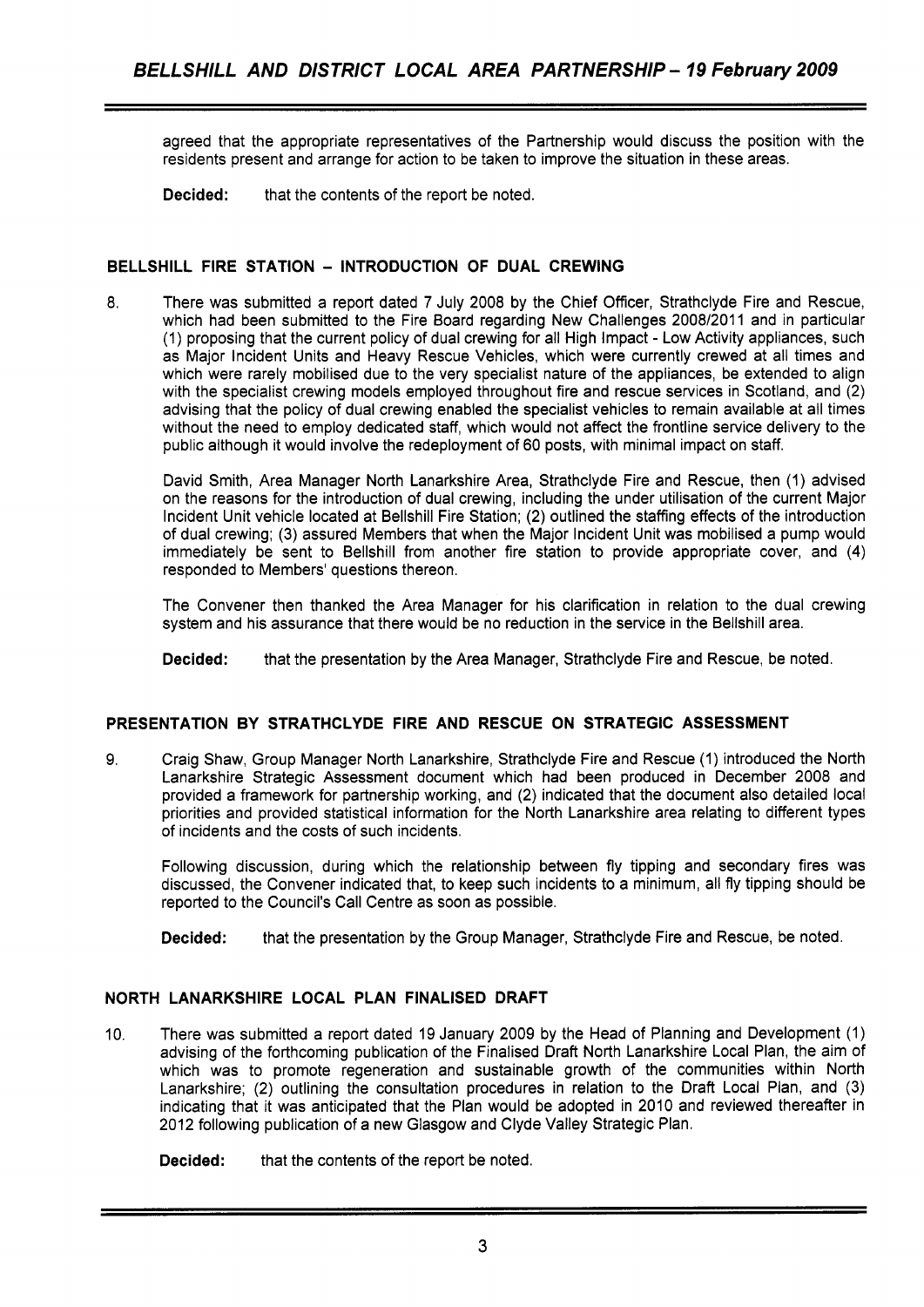# **LOCAL DEVELOPMENT PROGRAMME** - **UPDATE**

11. With reference to paragraph 12 of the Minute of the meeting of the Partnership held on 11 December 2008, there was submitted a report (docketed) dated 28 January 2009 by the Head of Planning and Development (1) advising on the progress made in completing the projects contained within the Local Development Programme for 2008/2009 for the Bellshill and District area, and (2) seeking approval of new and continuing project proposals for the 2009/2010 Local Development Programme, as detailed in the Appendix to the report.

On a question being raised regarding details of the work undertaken in relation to the Fitness Centre at Viewpark as part of the Programme for 2008/2009, the Convener indicated that this information would be provided for the next meeting of the Local Area Partnership.

### **Decided:**

- (1) that the progress in relation to the delivery of the projects in 2008/2009, as listed in the Appendix to the report, be noted;
- (2) that the projects, as detailed within the Appendix to the report, be approved for delivery through the Local Development Programme during the 2009/2010 financial year;
- (3) that further reports on progress be submitted to future meetings of the Local Area Partnership, and
- **(4)** that details of the work carried out in relation to the Fitness Centre at Viewpark, undertaken as part of the Local Development Programme for 2008/2009, be submitted to the next meeting of the Local Area Partnership.

# **RETAIL UNITS IN BELLSHILL TOWN CENTRE**

12. There was submitted a report dated 5 February 2009 by the Head of Property Services (1) detailing the retail units located on Main Street, Bellshill which were in the ownership of North Lanarkshire Council; (2) outlining the action being taken within the Town Centre area to assist with its regeneration, and (3) indicating that discussions were ongoing with the Town Centre Manager and the Economic Development Unit to explore ways in which the Bellshill Town Centre could be improved.

Councillor McKeown requested that the Partnership hear a presentation by Tesco in relation to their future development at North Road and Emma Jay Road, Bellshill.

**Decided:** that it be recommended to the Area Committee

- (1) that arrangements be made for a presentation by Tesco in relation to their development within Bellshill Town Centre, and
- (2) that the content of the report be otherwise noted.

# **BELLSHILL TOWN CENTRE ACTION PLAN**

# **(1) UPDATE**

**13.** With reference to paragraph 14 of the Minute of the meeting of the Partnership held on 11 December 2008, there was submitted a report dated 2 February 2009 by the Head of Planning and Development (1) updating the Partnership on the progress made in relation to the Bellshill Town Centre Action Plan; (2) giving reasons for the delay in the contract; (3) outlining the work undertaken since the contract began in January 2009 which would be implemented over a period of 12 months at a cost of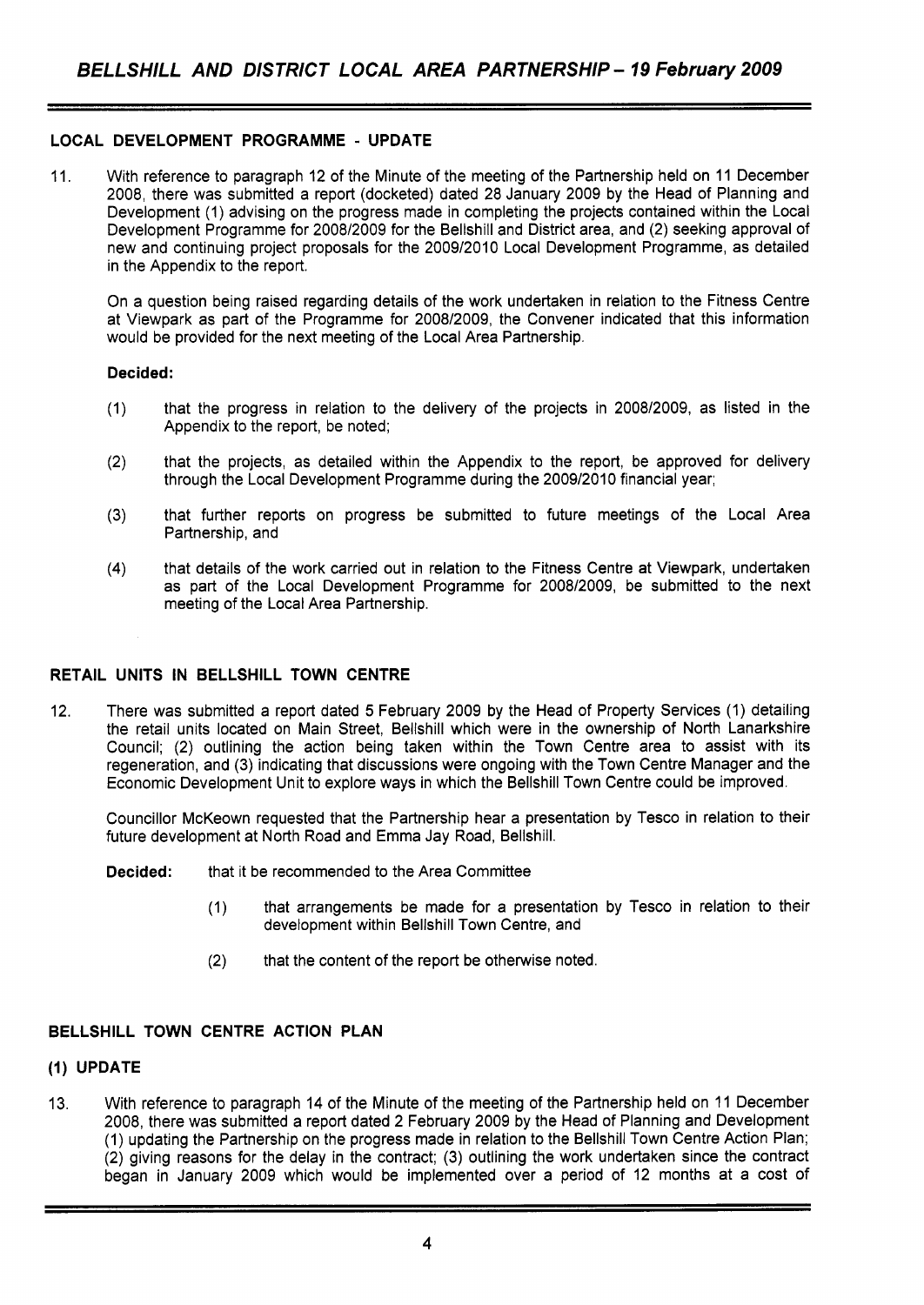approximately **f** 1.8m, and (4) indicating that work had commenced on the extension to the car park at Glebe Street on 22 January 2009, which, when completed in four weeks time, would provide a total of 33 parking spaces, with a planting scheme to be implemented thereafter.

**Decided:** that the progress made on the Bellshill Town Centre Action Plan be noted.

# **(2) TRAFFIC REGULATION ORDER FOR BELLSHILL TOWN CENTRE**

14. There was submitted a report (docketed) dated 10 February 2009 by the Head of Roads and Transportation (1) advising of the procedure and timescale for the implementation of a Traffic Regulation Order in Bellshill Town Centre to restrict waiting times, and (2) outlining the proposals for the Hamilton Road area.

During consideration of this matter (1) the Convener proposed that the waiting time be restricted to two hours instead of the 30 minutes currently proposed, and (2) Councillor McKeown expressed concern about the traffic congestion on Hamilton Road and proposed that Main Street at its junction with Hamilton Road and North Road be re-opened to alleviate these problems.

**Decided:** that it be recommended to the Area Committee

- (1) that the ongoing progress for the implementation of the parkinglloading restrictions within Bellshill Town Centre be noted;
- **(2)** that waiting times under the restrictions be increased to two hours;
- (3) that further details on the progress of the Traffic Regulation Order be included within the Bellshill Town Centre Action Plan update report, and
- (4) that the Officers, in consultation with the Elected Members, give consideration to the problems being experienced on Hamilton Road, Bellshill and report back on proposals to alleviate these.

# **RAVENSCRAIG DEVELOPMENT** - **UPDATE**

- 15. With reference to paragraph 11 of the Minute of the meeting of the Partnership held on 9 October 2008, there was submitted a report dated 20 January 2009 by the Head of Planning and Development (1) advising of the current position in relation to the redevelopment of the former Ravenscraig Steelworks; (2) highlighting various points including (a) the anticipated commencement, in the first half of the year, of a housing development; (b) the progress of the development of the new town centre through a joint venture between Wilson Bowden Developments and Richardsons Capital; (c) the undertaking of feasibility studies in relation to the new rail station at Ravenscraig, and (d) the current position in relation to the location of an Innovation Park within the site being set up by the Building Research Establishment, and (3) pointing out that the Council had supported Ravenscraig Limited's submission for the project to become one of the "sustainable communities" proposed throughout Scotland, the outcome of which was anticipated to be announced in the Spring.
	- **Decided:** that the content of the report be noted.

# **NEIGHBOURHOOD IMPROVEMENT PLANS**

16. With reference to paragraph 8 of the Minute of the meeting of the Partnership held on 9 October 2008 when the Bellshill and District Neighbourhood Improvement Plan was adopted, there was submitted **a**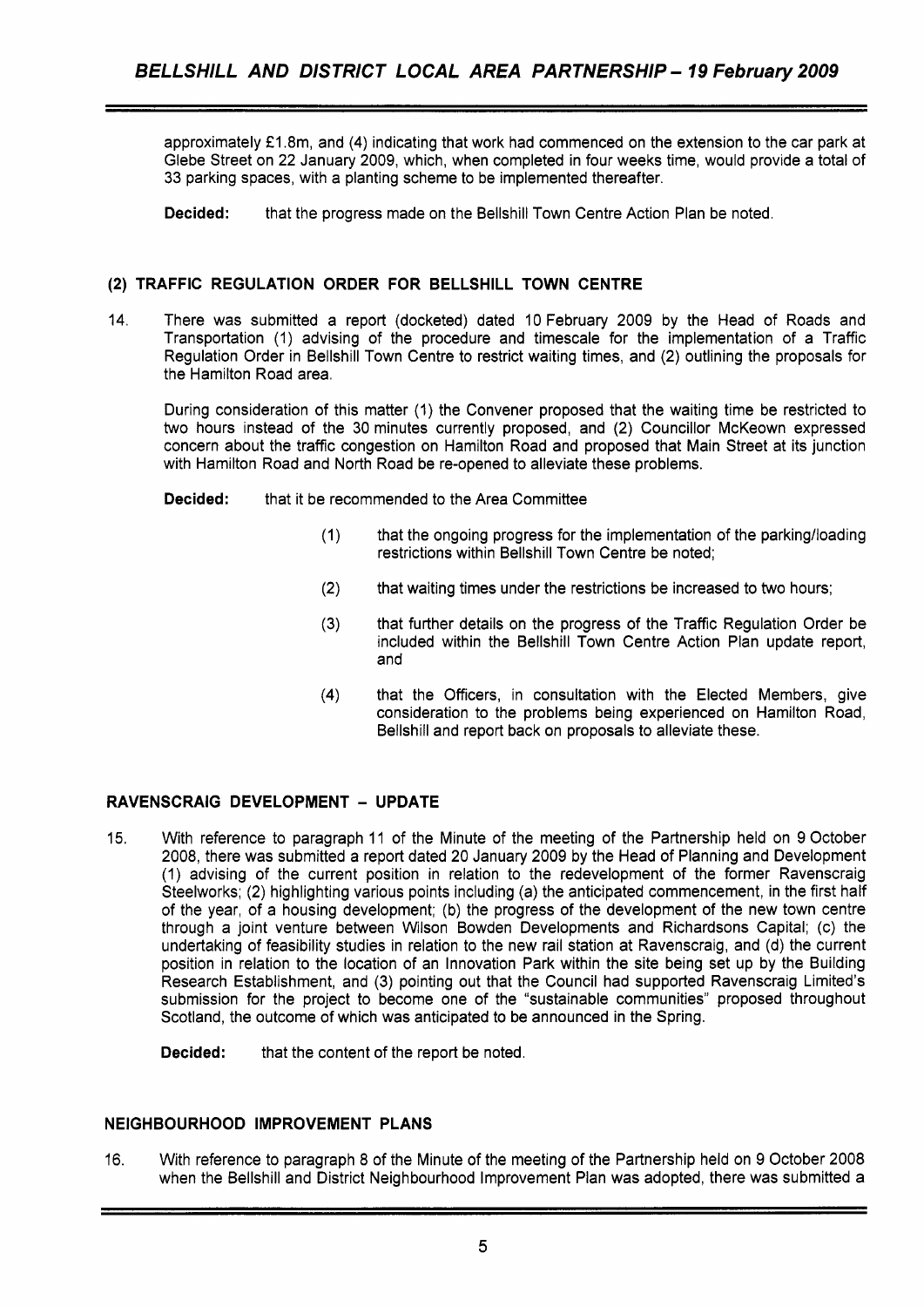report dated 19 February 2009 by the Chief Executive (1) proposing that the Neighbourhood Improvement Plan be extended from 2008/2009 until March 2011 to align with the Single Outcome Agreement timescale and to reflect the outcomes from the recent joint Community Planning event, and (2) indicating that the Action Plan for the Neighbourhood Improvement Plan would continue to be reviewed on an annual basis, with an amended Action Plan being presented to the May 2009 Local Area Partnership meeting for approval.

- **Decided:** that it be recommended to the Area Committee
	- (1) that the extension of the timescale of the Neighbourhood Improvement Plan to 2011 be approved;
	- (2) that the updated Action Plan be presented to the May 2009 Local Area Partnership meeting for consideration, and
	- **(3)** that the content of the report be otherwise noted.

# **TIMETABLE FOR FUTURE MEETINGS OF BELLSHILL AND DISTRICT LOCAL AREA PARTNERSHlPlAREA COMMITTEE**

- 17. With reference to paragraph 15 of the Minute of the meeting of the Partnership held on 14 August 2008, when the venues and timetable of meetings of the Partnership and Area Committee from December 2008 to May 2009 were approved, subject to the position being reviewed prior to the end of this period, there was submitted a report dated 10 February 2009 by the Head of Central Services (1) advising that the holding of meetings of the PartnershiplArea Committee on a rotational basis in relation to the timing of meetings had worked well over the last few meetings, and (2) proposing (a) that future meetings of the Partnership/Area Committee continue to be held on a rotational basis, and (b) that the Executive Director of Corporate Services in consultation with the Convener be authorised to approve the location of future meetings and report this to the meeting in line with current practice.
	- **Decided:** that it be recommended to the Area Committee
		- (1) that from June 2009 all meetings of the Local Area Partnership/Area Committee be held at 7 pm;
		- (2) that the Executive Director of Corporate Services in consultation with the Convener be authorised to approve the location of future meetings subject to these being reported to the meeting in line with current practice, and
		- **(3)** that the position be reviewed again in a year's time.

# **DATE, TIME AND VENUE OF NEXT MEETING**

18. The Local Area Partnership noted that the next meeting is scheduled to take place on Thursday, 7 May 2009 at 7 pm within Mossend Primary School, Calder Road, Bellshill.

**The Convener, being of the opinion that the following matter was relevant and competent, authorised its consideration to enable appropriate arrangements to be made.**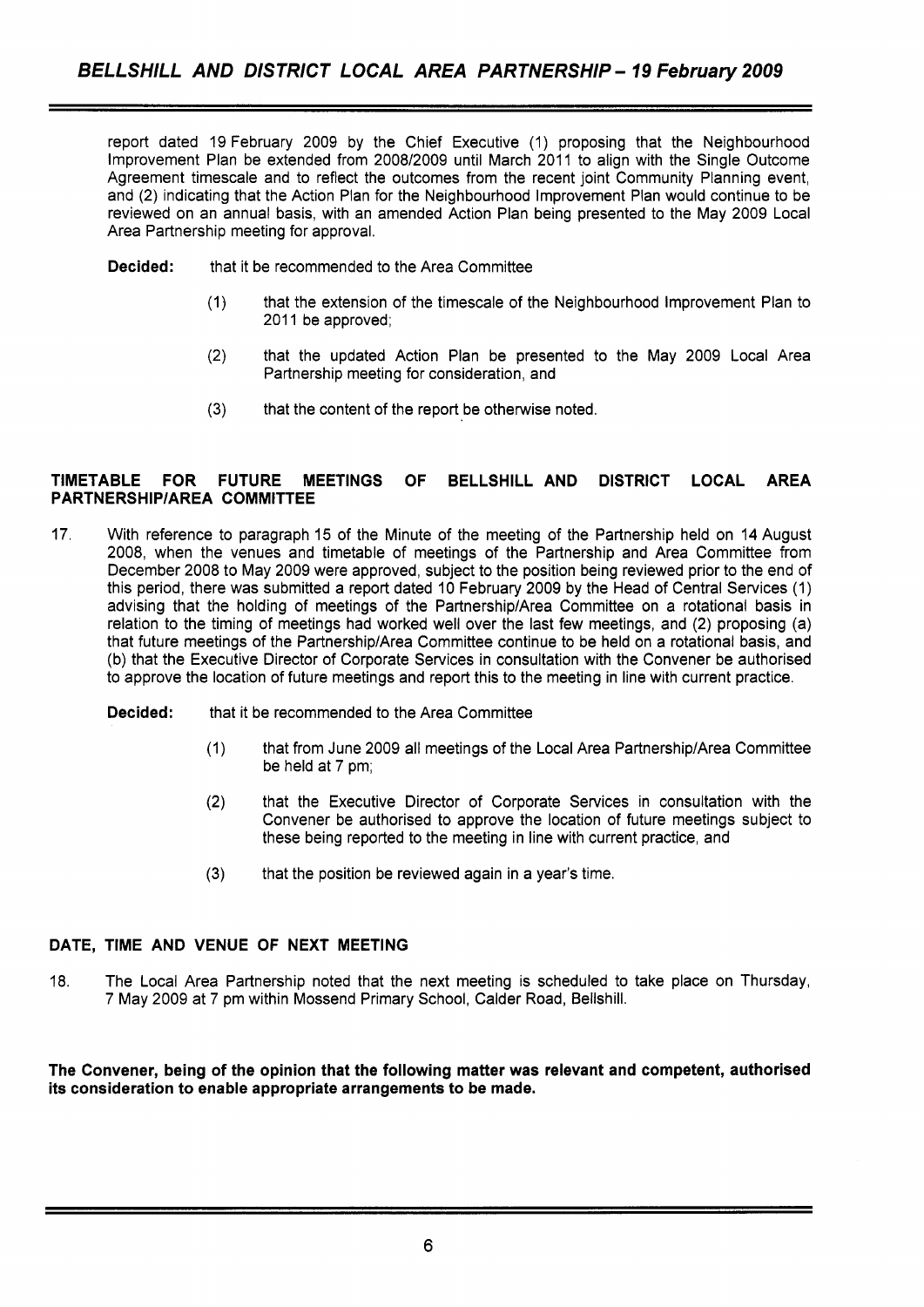# **PRESENTATION ON DOOR ENTRY SYSTEMS**

- 19. The Convener proposed that a presentation be made to a future meeting of the Local Area Partnership by Scotshield Limited in relation to door entry systems.
	- **Decided:** that it be recommended to the Area Committee that a presentation on door entry systems be given at a future meeting of the Local Area Partnership by Scotshield Limited.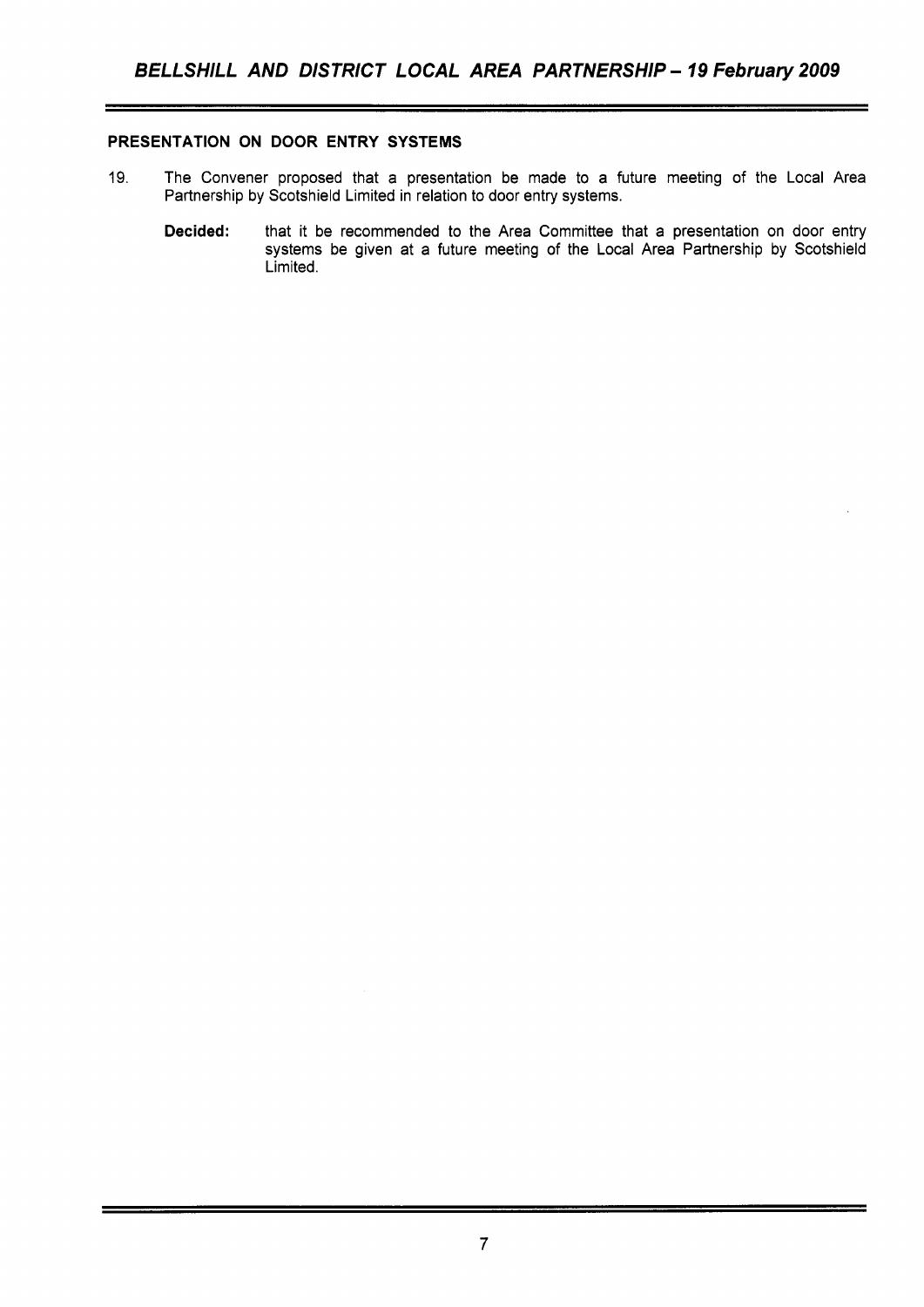# AGENDA ITEM No  $\alpha$ *BELLSHILL AND DISTRICT AREA* - *19 February 2009*

# Burnhead Community Centre, Burnhead Street, Viewpark, **19** February **2009** at **4.20** pm.

# **A** Meeting of the BELLSHILL AND DISTRICT AREA COMMITTEE

# PRESENT

Councillor Lyle, Convener; Councillors Delaney and McKeown.

# CHAIR

Councillor Lyle (Convener) presided

# IN ATTENDANCE

Administrative Officer (Committee and Civic Governance Services) and Property Services Group Manager, Corporate Services; Local Regeneration Manager, Chief Executive's Office; Senior Planning Officer, Ravenscraig Project Manager and Traffic Projects Technician, Environmental Services; Area Housing Manager, Mediation Co-ordinator and Senior Investigator, Housing and Social Work Services, and Quality Improvement Manager, Learning and Leisure Services.

# APOLOGIES

Councillors Burrows, J. Coyle, Curran, McCabe, H. McGuigan and McShannon.

## 1. DECLARATIONS OF INTEREST IN TERMS OF THE ETHICAL STANDARDS IN PUBLIC LIFE ETC (SCOTLAND) ACT **2000**

Decided: The Committee noted that there were no declarations of interest.

#### 2. CONSIDER RECOMMENDATIONS BY THE BELLSHILL AND DISTRICT LOCAL AREA PARTNERSHIP HELD ON **19** FEBRUARY **2009**

The Committee gave consideration to the recommendations made by the Bellshill and District Local Area Partnership at its meeting held on 19 February 2009 and agreed in respect of each item, the following:-

(1) BELLSHILL AND DISTRICT LOCAL AREA PARTNERSHIP/AREA COMMITTEE -MINUTES

Decided: that the terms of the Minutes be noted.

# (2) COMMUNITY COUNCIL MINUTES - BELLSHILL COMMUNITY COUNCIL

Decided: that the terms of the Minutes be noted.

# **(3)** BELLSHILL AND DISTRICT COMMUNITY FORUM - UPDATE

Decided: that the contents of the report be noted.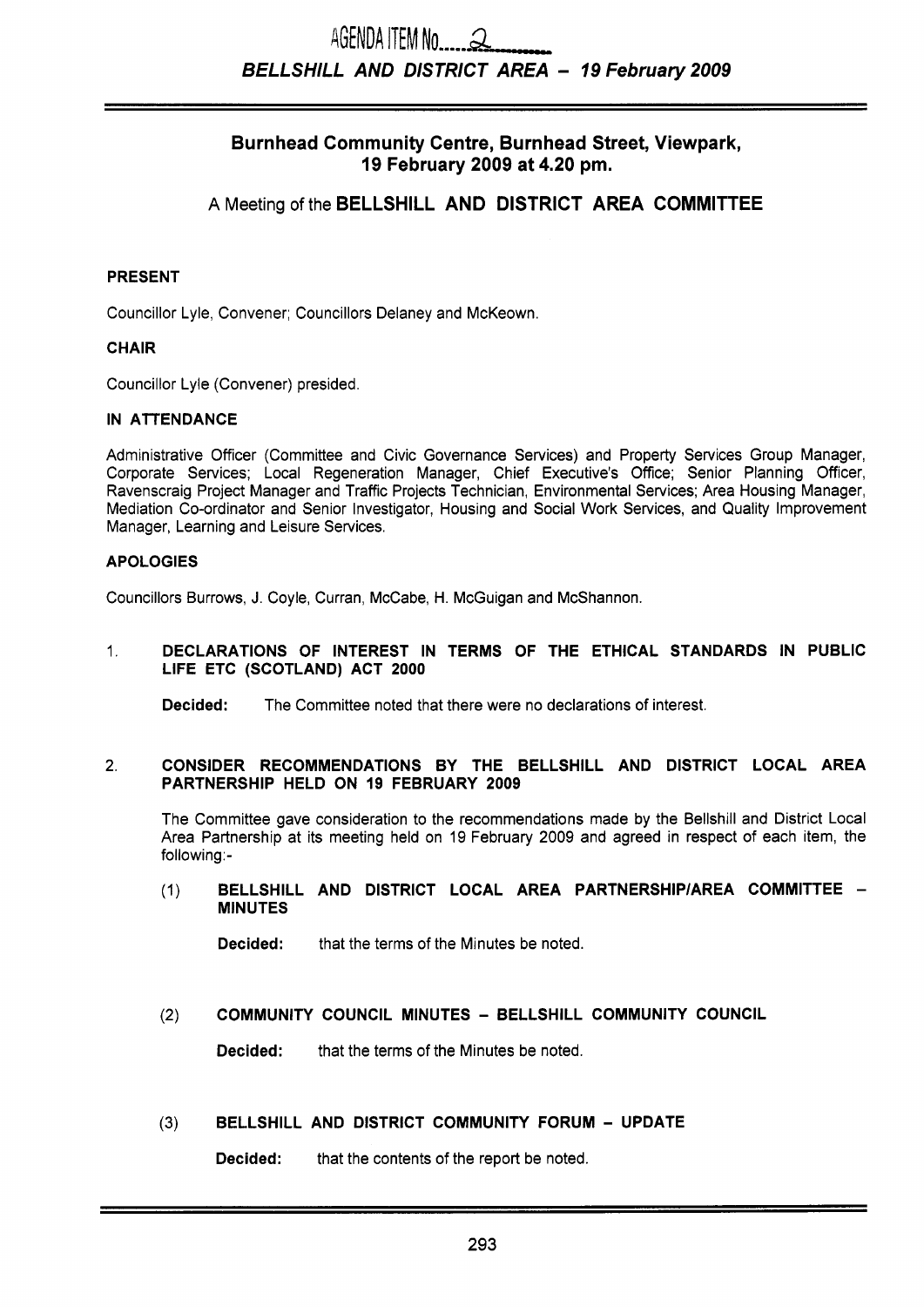#### $(4)$ JOINT COMMUNITY PLANNING EVENT - INTERIM REPORT

## Decided:

- (1) that a full report on the joint Community Planning event be submitted to the next meeting of the Local Area Partnership in May 2009, and
- (2) that the contents of the report be otherwise noted.

#### $(5)$ NHS LANARKSHIRE - NORTH COMMUNITY HEALTH PARTNERSHIP - BELLSHILL LOCALITY

Decided: that the position be noted.

#### $(6)$ JOINT COMMUNITY SAFETY REPORT

Decided: that the contents of the report be noted.

#### $(7)$ BELLSHILL FIRE STATION - INTRODUCTION OF DUAL CREWING

Decided: that the presentation by the Area Manager, Strathclyde Fire and Rescue, be noted.

#### $(8)$ PRESENTATION BY STRATHCLYDE FIRE AND RESCUE ON STRATEGIC ASSESSMENT

Decided: that the presentation by the Group Manager, Strathclyde Fire and Rescue, be noted.

#### NORTH LANARKSHIRE LOCAL PLAN FINALISED DRAFT  $(9)$

Decided: that the contents of the report be noted.

#### LOCAL DEVELOPMENT PROGRAMME - UPDATE  $(10)$

# Decided:

- (1) that the progress in relation to the delivery of the projects in 2008/2009, as listed in the Appendix to the report, be noted;
- (2) that the projects, as detailed within the Appendix to the report, be approved for delivery through the Local Development Programme during the 2009/2010 financial year;
- that further reports on progress be submitted to future meetings of the Local Area Partnership, and **(3)**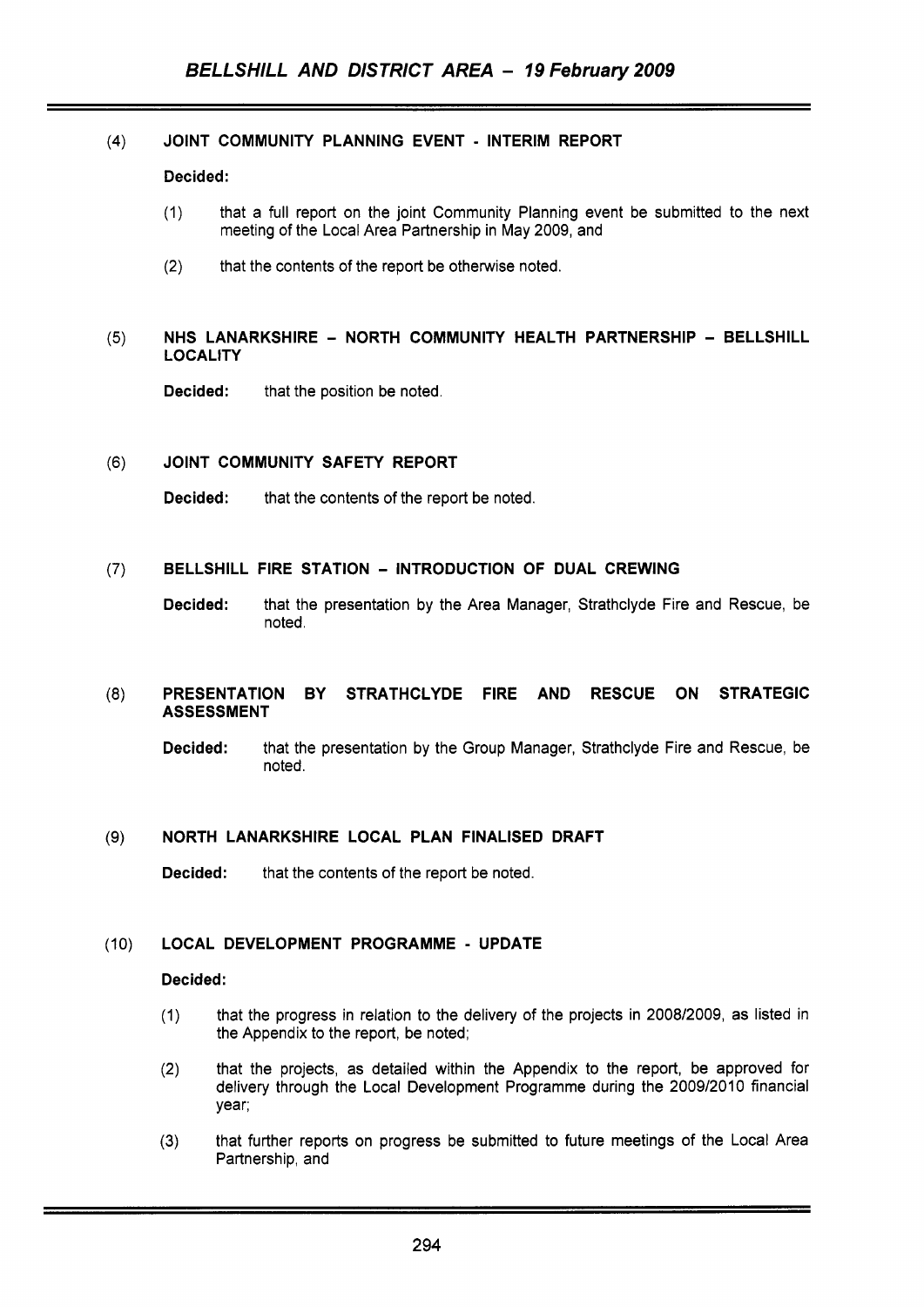**(4)** that details of the work carried out in relation to the Fitness Centre at Viewpark, undertaken as part of the Local Development Programme for 2008/2009, be submitted to the next meeting of the Local Area Partnership.

# (11) **RETAIL UNITS IN BELLSHILL TOWN CENTRE**

# **Decided:**

- (1) that arrangements be made for a presentation by Tesco in relation to their development within Bellshill Town Centre, and
- **(2)** that the content of the report be otherwise noted.

# (12) **BELLSHILL TOWN CENTRE ACTION PLAN**

- (a) **UPDATE** 
	- **Decided:** that the progress made on the Bellshill Town Centre Action Plan be noted.

# (b) **TRAFFIC REGULATION ORDER FOR BELLSHILL TOWN CENTRE**

# **Decided:**

- (1) that the ongoing progress for the implementation of the parkinglloading restrictions within Bellshill Town Centre be noted;
- (2) that waiting times under the restrictions be increased to two hours;
- **(3)** that further details on the progress of the Traffic Regulation Order be included within the Bellshill Town Centre Action Plan update report, and
- **(4)** that the Officers, in consultation with the Elected Members, give consideration to the problems being experienced on Hamilton Road, Bellshill and report back on proposals to alleviate these.

# (13) **RAVENSCRAIG DEVELOPMENT** - **UPDATE**

**Decided:** that the content of the report be noted.

# (14) **NEIGHBOURHOOD IMPROVEMENT PLANS**

# **Decided:**

(1) that the extension of the timescale of the Neighbourhood Improvement Plan to 2011 be approved;